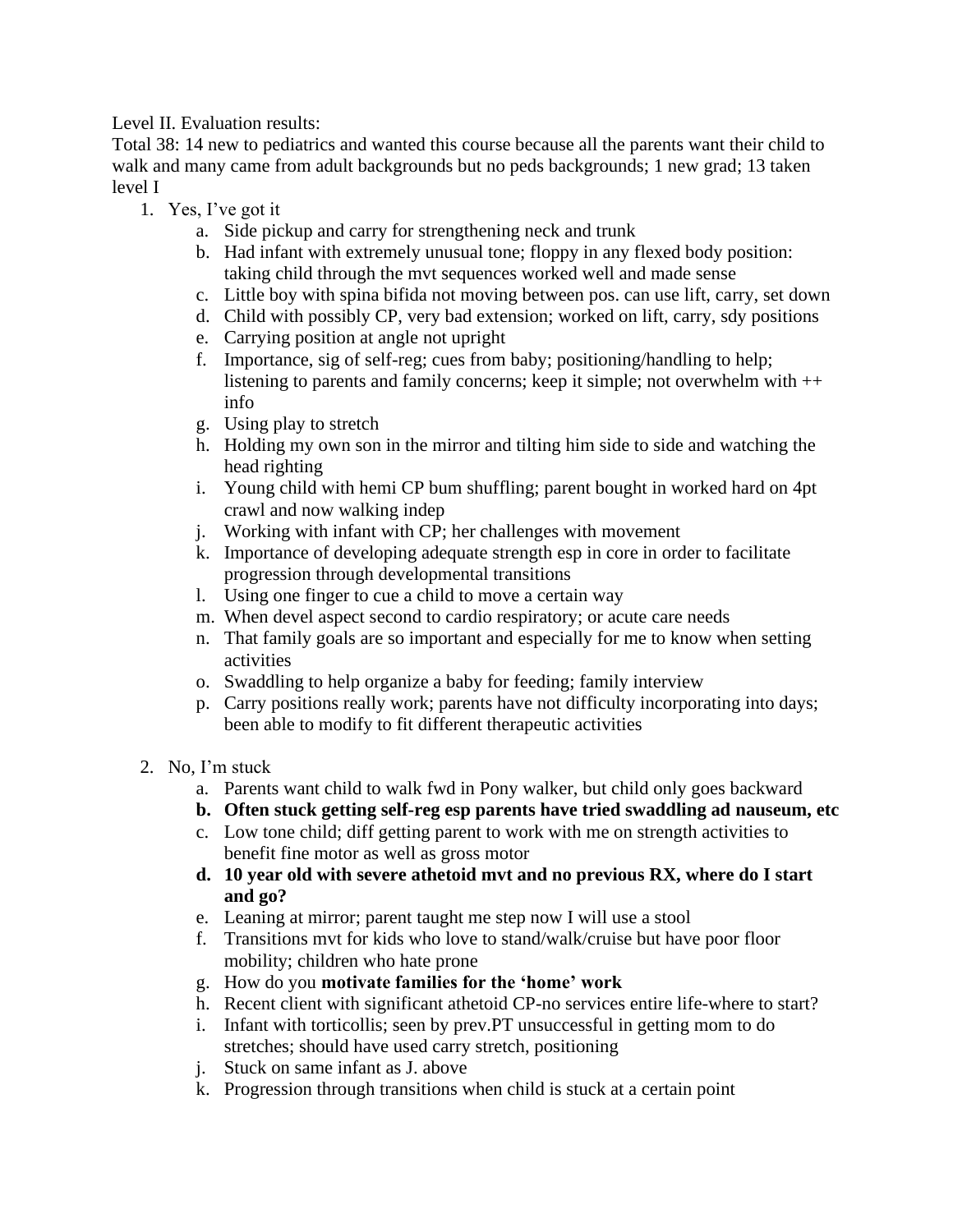- l. How to use functional mvt to elongate muscles
- m. How to help mom and baby with SMA for developmental play ideas esp. with positions to challenge and support balance when has neuromuscular problems.
- n. When young children are late crawl/walk and how to keep parents engage when their big goal is met
- o. How to encourage appropriate methods for parent force feeding child; throws up; creating a poor relationship between parent and child
- 3. One thing to take away and use on Monday
	- a. How to engage parents once their child has started walking; new suggestions
	- b. Looking fwd to work with child upright, esp. as part transdisciplinary teams
	- c. Understand assessment better-improve observation; learn ways to get parents to be more active as team members
	- d. Build on level I on how to progress kids in upright
	- e. Hip girdle strength; abdominal facilitation/activation in prone
	- f. Learn techniques to be more effective in engaging parent and child
	- g. How to help parents be engaged in child's therapy
	- h. More holistic approach to movement; how everything works together
	- i. Improve my ability to help parents help their child reach their goals
	- j. Better understanding of family-centered practice i.e., practical applications vs. theory
	- k. Introduction different ways to use functional movement
	- l. Older kids prone is reinforcing nasties; no passive stretching
	- m. Want to treat my torticollis kids without stretching!!!
	- n. Classification of musts and nasty; strengthen to actively stretch
	- o. Have taken previous; interesting in new ideas and insights

## Day Two: Best, most diff

- 1. Best:
	- a. Simple: strong gastroc; active feet;
	- **b. ONE visit to set up properly; critical**
	- c. Use enjoyable recreation
	- d. Focus on strengthening vs stretching through active play; relation to feeding
	- e. **Watching EYES, HANDS, MOUTH while** move to Ax how responding
	- f. Substitute stretching with active, function mvt like stairs, boxes, inclines
	- g. Functional; strengthening vs stretch; prone enhances nasties ++
	- h. Using active elongation vs passive stretch+
	- i. The same
	- j. Jenny story (Just being kids tape); review of must have and nasty mm
	- k. Key mm to strengthen; positions to avoid; importance eliminating extension  $^{++}$
	- l. Sleep cycles; self-reg;50% of kids I see are school age with Autism or FASD/ADHD and don't have good sleep cycles and aren't good regulators; rarely do I address sleeping
	- m. How to implement no passive stretching with therapy aids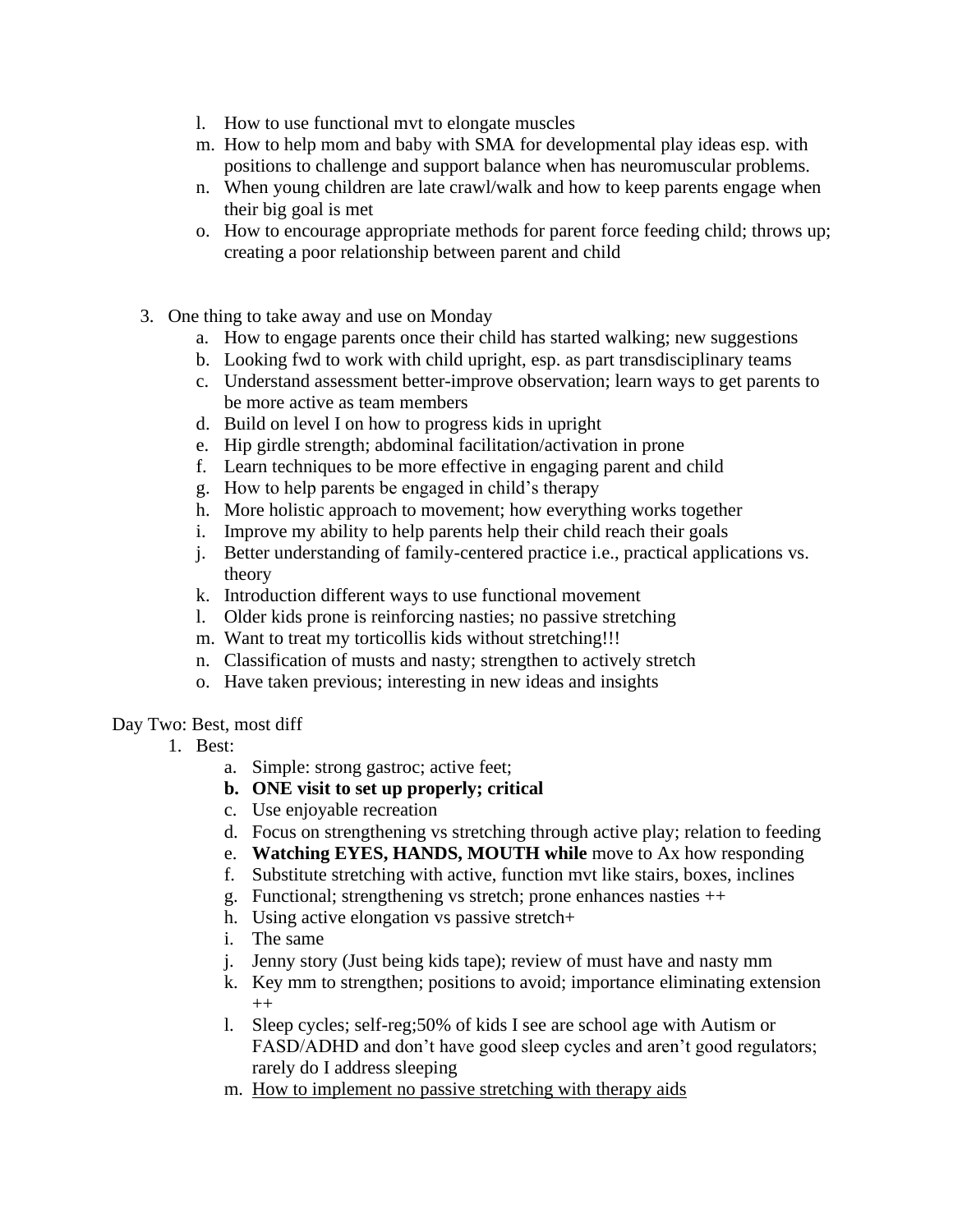- n. Missed level one so lost on lifts and carry
- o. Not strong in L/E anatomy; lift, carry; translating active stretch to very involved\*\*\*\*
- p. Reviewing normal kids and how parents worked with them
- q. Importance of self-regul role in routines & dev; and verbalizing this
- **r. Must haves and nasties ++**
- s. Interview was a hit!
- **t. Pushing prone in older not necessary; find parents not too worried and say child is happier sitting or standing supported- more age appropriate ++++**
- u. Highlighting motivation in RX and use everyday routines/play to achieve goals\
- v. Prone; strengthening
- w. Incorporating transitional movements into daily routines
- x. Using an incline to stretch gastroc and to strengthen
- y. How iliopsoas extends lumbar spine; all about strength of LE mm to deter tightness
- 2. Most difficult
	- a. ?
	- b. Family motivation  $++$  esp. once walk
	- c. Knowing when to persist with a particular skill
	- **d. The 6 positions; did not take level I**
	- e. Let go of stretches and be creative enough to work on antagonists actively  $+$
	- f. Opening up to the possibility of eliminating 'tools' in my box I'm using
	- g. Links between gross and fine motor or no links +no link prone to hands
	- h. System of observation skills
	- i. Difficulty putting pieces together
	- j. Struggled to pick up all aspects of normal kids and how parents followed cues
	- k. Grasping concept of 'no' actual stretching to having it done functionally  $+++$
	- l. To be able to apply this to school age children who are way behind peers; but using age-appropriate activities to be done in school without 1:1 support  $+$

m. Role as therapist and sleep; without training and controversy around methods are we qualified and if we don't do this who will? **Still trying to make decisions don't have to solve just increase awareness, listen and support**

- n. Very surprised that tummy time doesn't have impact on fine hand skills ++
- o. That prone can be a negative
- p. Changing learned behaviors in older children
- q. How does increase force prod increase spasticity if strengthening doesn't?
- r. How to get this all done in time allowed
- s. How to get long term buy in
- t. Strategies and techniques for during sessions
- u. Active application; older child; when to persist; link motor to support other skills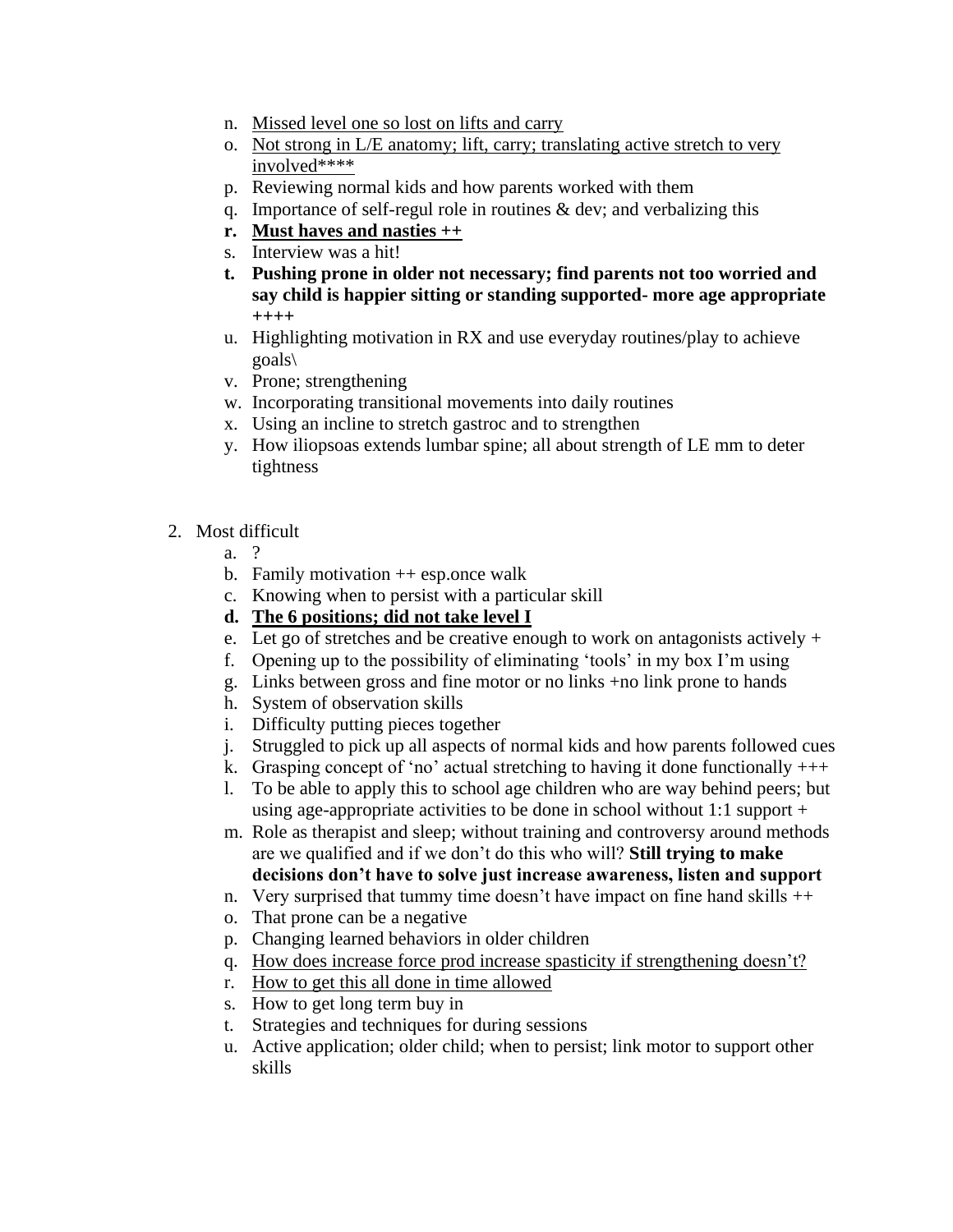3. need to know

## **a. Feeding articles: send to group!**

- b. Dealing with older children and cognition
- c. Keeping child motivated after child is walking
- d. More practical application of active elongation ++
- **e. Where to start when child is older and has preexisting contract/deformities**
- **f.** Reviewing wide base during movement
- **g.** Improve observation skills; planning to put this in my practice
- **h.** How to use this information to help family make a plan
- **i.** Long term planning +
- **j. Other ways for developing shoulder strength/stability not require prone: Carry—Matt ideas**
- **k.** How to maintain ROM in school aged, motor impaired i.e., CP: Addie case ex.
- **l.** Rx ideas for more involved and hemi +
- **m.** How carry techniques can help with stretching (did not take level I)